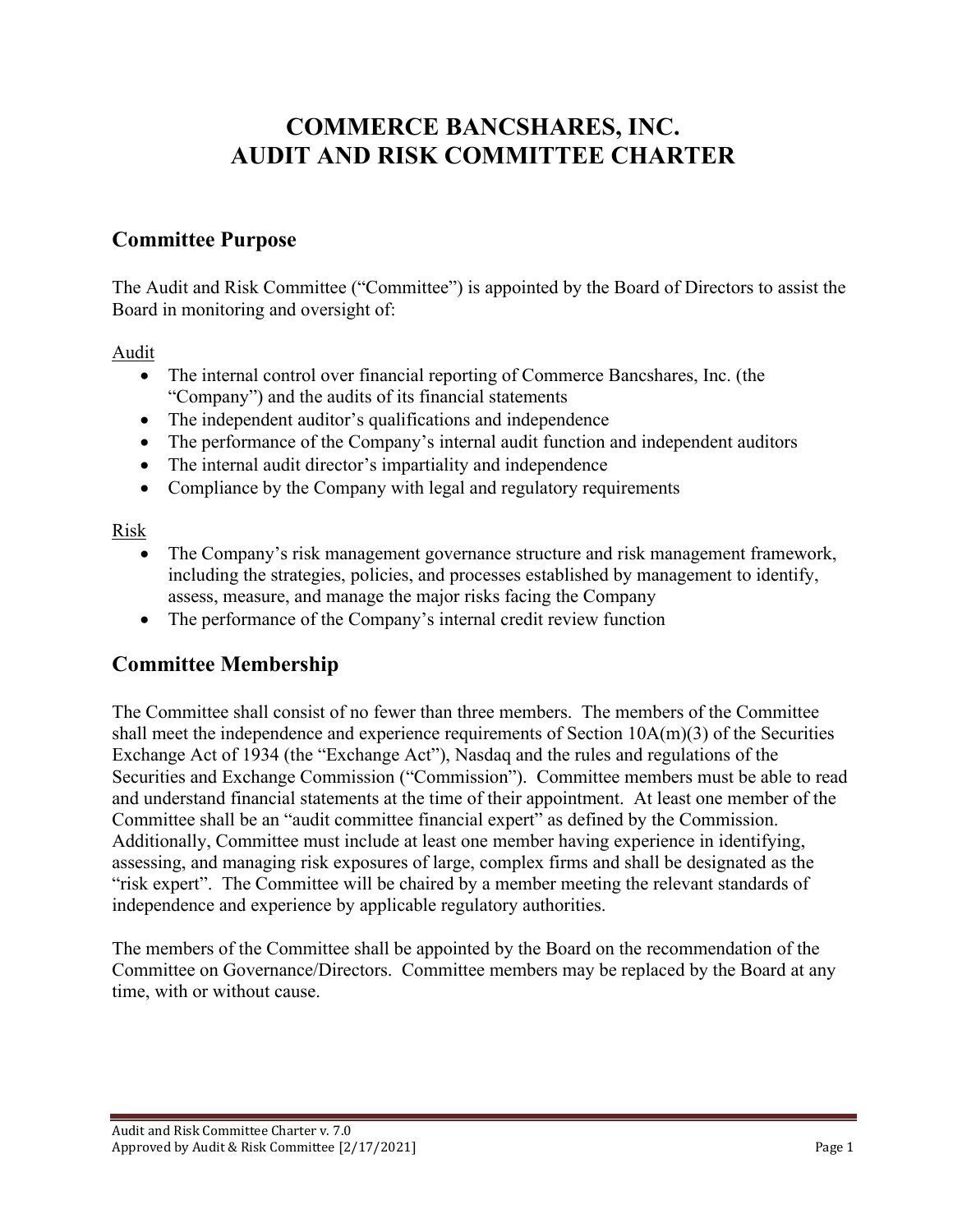# **Meetings**

The Committee shall meet as often as it determines, but not less frequently than quarterly. All members are expected to attend each meeting, in person or via telephone or video conference. A quorum for meeting purposes will consist of a majority of the current membership and the Committee may act by a vote of a majority of members present at such meeting. Meeting agendas will be prepared and provided in advance to members, along with appropriate materials.

The Committee shall meet periodically with management, the internal audit director, the credit review director, the chief risk officer, and the independent auditor in separate executive sessions. The Committee may request any officer or employee of the Company or the Company's outside counsel or independent auditor to attend a meeting of the Committee or to meet with any members of, or consultants to, the Committee.

The Committee will fully document and maintain records of its proceedings, including riskmanagement decisions.

# **Committee Authority and Responsibilities**

#### Audit

The Committee shall have the sole authority to appoint or replace the independent auditor. The Committee shall be directly responsible for the compensation and oversight of the work of the independent auditor (including resolution of disagreements between management and the independent auditor regarding financial reporting) for the purpose of preparing or issuing an audit report or related work. The independent auditor shall report directly to the Audit and Risk Committee.

The Committee shall pre-approve all auditing services and permitted non-audit services (including the fees and terms thereof), as outlined in its established policy, to be performed for the Company by its independent auditor, subject to the de minimus exceptions for non-audit services described in Section 10A(i)(1)(B) of the Exchange Act, which are approved by the Committee prior to the completion of the audit.

The Committee shall have the authority, to the extent it deems necessary or appropriate, to retain independent legal, accounting or other advisors. The Company shall provide for appropriate funding, as determined by the Committee, for payment of compensation to the independent auditor for the purpose of rendering or issuing an audit report and to any advisors employed by the Committee. The Committee shall have authority to conduct or authorize investigations into any matters within its scope of responsibility. The Committee, to the extent it deems necessary or appropriate, shall: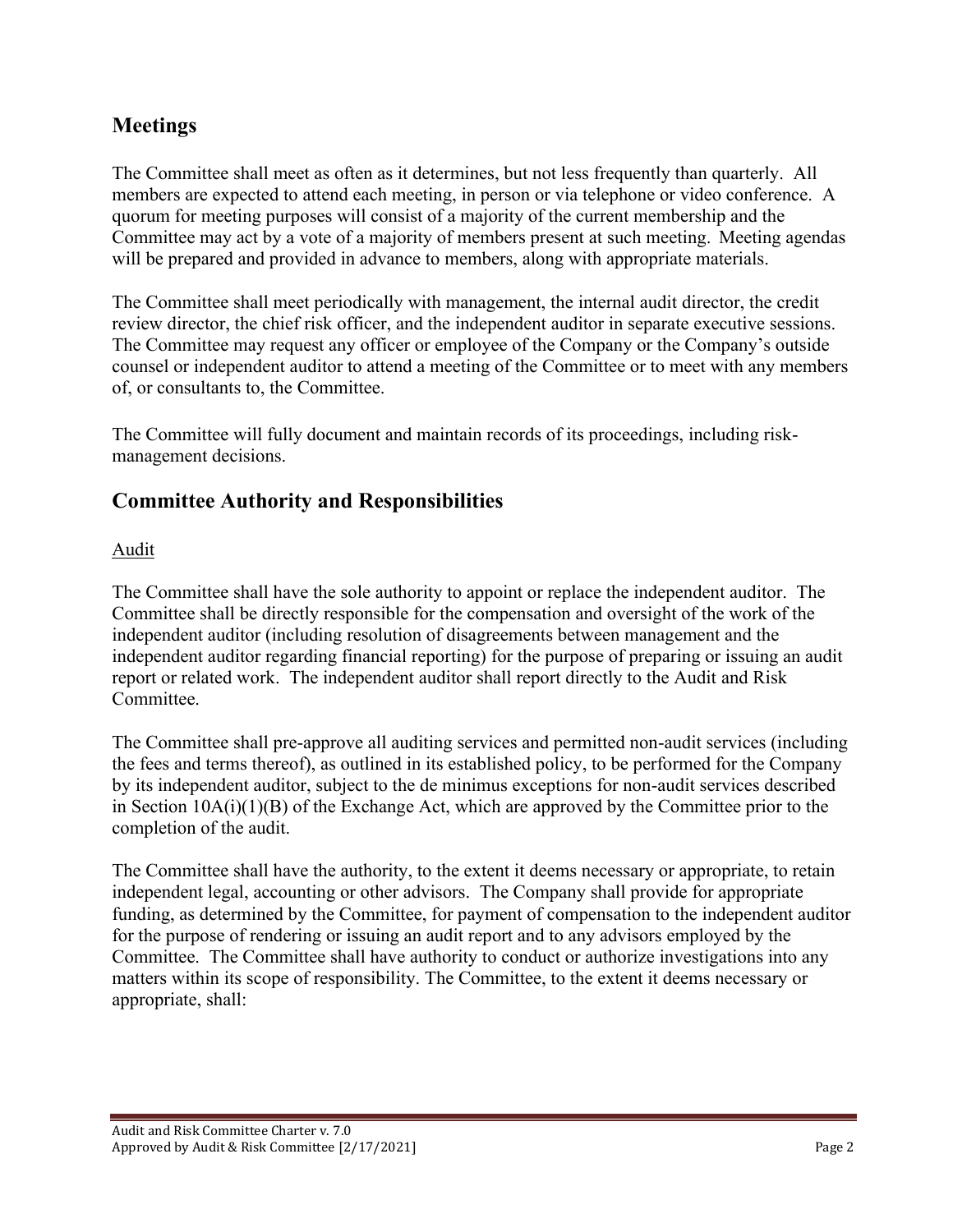#### Financial Statement and Disclosure Matters

- Review and discuss with management and the independent auditor the annual audited financial statements, including disclosures made in management's discussion and analysis, and recommend to the Board whether the audited financial statements should be included in the Company's Form 10-K.
- Discuss with management and the independent auditor the Company's quarterly financial statements prior to the filing of its Form 10-Q, including the results of the independent auditor's review of the quarterly financial statements.
- Discuss with management and the independent auditor significant financial reporting issues and judgments made in connection with the preparation of the Company's financial statements, including any significant changes in the Company's selection or application of accounting principles, any major issues as to the adequacy of the Company's internal controls and any special steps adopted in light of material control deficiencies.
- Review and discuss annually reports from the independent auditors on:
	- o All critical accounting policies and practices to be used.
	- o All alternative treatments of financial information within generally accepted accounting principles that have been discussed with management, ramifications of the use of such alternative disclosures and treatments, and the treatment preferred by the independent auditor.
	- o Other material written communications between the independent auditor and management, such as any management letter or schedule of unadjusted differences.
- Discuss with management and the independent auditor the effect of regulatory and accounting initiatives as well as off-balance sheet structures on the Company's financial statements.
- Discuss with the independent auditor the matters required to be discussed by Statement on Auditing Standards No. 114 relating to the conduct of the audit, including any difficulties encountered in the course of the audit work, any restrictions on the scope of activities or access to requested information, and any significant disagreements with management.
- Review disclosures made to the Committee by the Company's CEO and CFO during their certification process for the Form 10-K and Form 10-Q about any significant deficiencies in the design or operation of internal control over financial reporting or material weaknesses therein and any fraud involving management or other employees who have a significant role in the Company's internal control over financial reporting.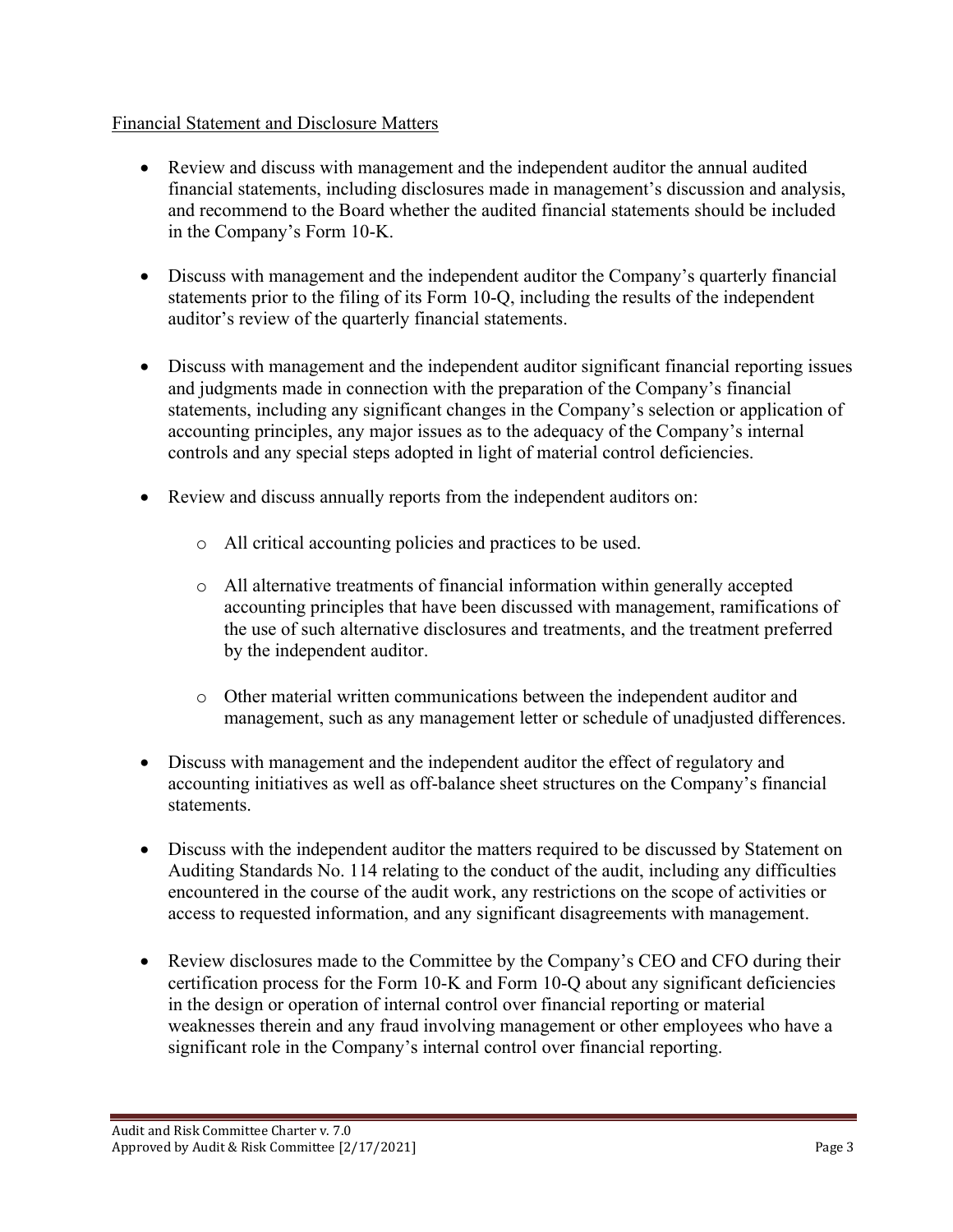- Prepare the report required by the rules of the Securities and Exchange Commission to be included in the Company's annual proxy statements.
- Review and approve all related party transactions.

#### Oversight of the Company's Relationship with the Independent Auditor

- Review and discuss the annual evaluation of the independent auditor and recommendations related to retaining the independent auditor.
- Ensure the rotation of the lead (or coordinating) audit partner having primary responsibility for the audit and the audit partner responsible for reviewing the audit as required by law.
- Meet with the independent auditor prior to the audit to discuss the planning and staffing of the audit.
- Review and confirm the formal written statement submitted by the independent auditor to the Committee annually delineating all relationships between the independent auditor and the Company in accordance with PCAOB rules.

#### Oversight of the Company's Internal Audit Function

- Review and approve the appointment and replacement of the internal audit director.
- Review and approve the administrative reporting of the internal audit director.
- Review and approve the internal audit director's performance evaluations and compensation.
- Review and approve the internal audit charter.
- Approve the risk-based internal audit plan.
- Approve the internal audit department's budget and resource plan.
- Receive communications from the Audit Director on the internal audit department's performance relative to its plan and other matters.
- Make appropriate inquiries of management and the Audit Director to determine whether there are any scope or resource limitations.
- Review the significant reports to management prepared by the internal audit department together with management's responses and follow-up to these reports.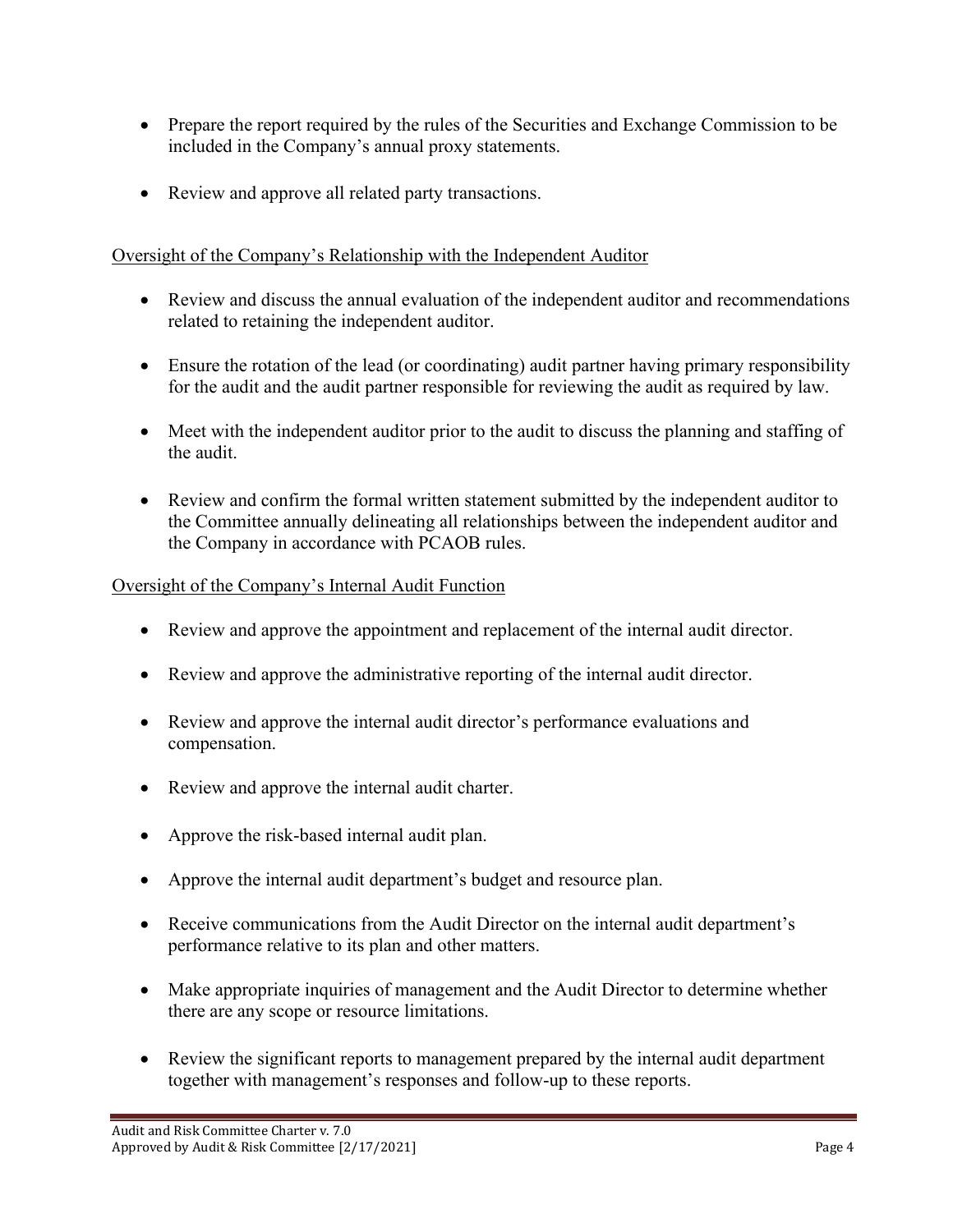- Review and approve the overall risk assessment methodology and significant changes in internal audit processes, including a periodic review of key internal audit policies and procedures.
- Receive reports on periodic quality assurance reviews of the internal audit function.
- Discuss with the independent auditor and management internal audit department responsibilities, budget, qualifications and staffing and any recommended changes in the planned scope of the internal audit department.
- Review for completion of annual regulatory requirements such as FDICIA and 12 CFR 9 (trust audits).

#### Compliance Oversight Responsibilities

- Obtain from the independent auditor assurance that Section 10A(b) of the Exchange Act (communication of illegal acts) has not been implicated.
- Obtain reports from management, the Company's internal audit director and the independent auditor that the Company is in conformity with applicable legal requirements and the Company's Code of Ethics. Review reports and disclosures of insider and affiliated party transactions. Advise the Board with respect to the Company's policies and procedures regarding compliance with applicable laws and regulations and with the Company's Code of Ethics.
- Obtain reports from management relating to issues resulting from procedures for the receipt, retention and treatment of complaints received by the Company regarding accounting, internal accounting controls or auditing matters, and the confidential, anonymous submission by employees of concerns regarding questionable accounting or auditing matters.
- Discuss with management and the independent auditor any correspondence with regulators or governmental agencies and any published reports, which raise material issues regarding the Company's financial statements or accounting policies.
- Discuss with the Company's General Counsel legal matters that may have a material impact on the financial statements or the Company's compliance policies.

#### Management Assessments

- Review management's assessment that the credit review system is appropriate.
- Review management's assessment and justification for the amounts of Allowance for Credit Losses (ACL) reported each period.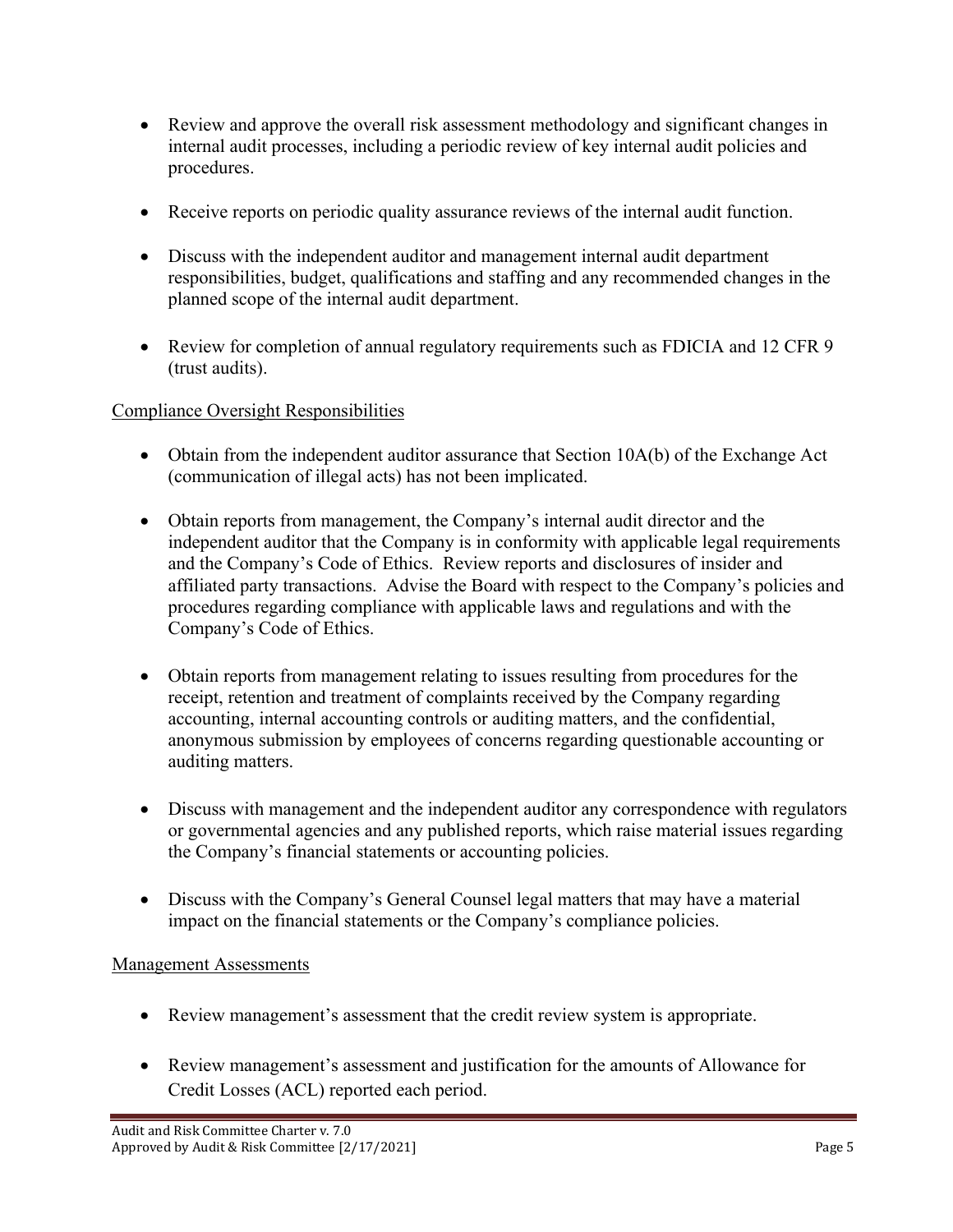#### Risk Governance

The Committee, to the extent it deems necessary or appropriate, shall:

- Review the appointment and replacement of the Chief Risk Officer.
- Review and approve the Chief Risk Officer's performance evaluations and compensation.
- Monitor and advise the Board of Directors regarding the Company's risk exposures, including credit, market, liquidity, operational, legal, reputational, strategic and compliance risks.
- Evaluate, monitor, and oversee the performance of the Company's risk management governance and framework to ensure appropriate risk identification, measurement and reporting.
- Require management to validate and, when appropriate, revise the ACL methodology.
- Oversee the establishment of policies and guidelines with respect to risk management governance, risk management procedures, and risk control infrastructure.
- Review the ACL policy annually.
- Review, approve, and monitor the Company's risk appetite and supporting risk tolerance levels.
- Review the Compliance Management System (CMS) program annually.
- Review reports of examination by regulatory agencies related to the Company's risks, risk management, or any other matters within the scope of the Committee's oversight responsibilities and monitor and review management's response to any noted issues.
- Review annual regulatory requirements related to corporate insurance coverage and business continuity.
- Provide oversight of the Company's progress on Environmental, Social & Governance (ESG) initiatives and activities.

#### Oversight of the Company's Internal Credit Review Function

- Review the appointment and replacement of the credit review director.
- Review and approve the credit review director's performance evaluations and compensation.